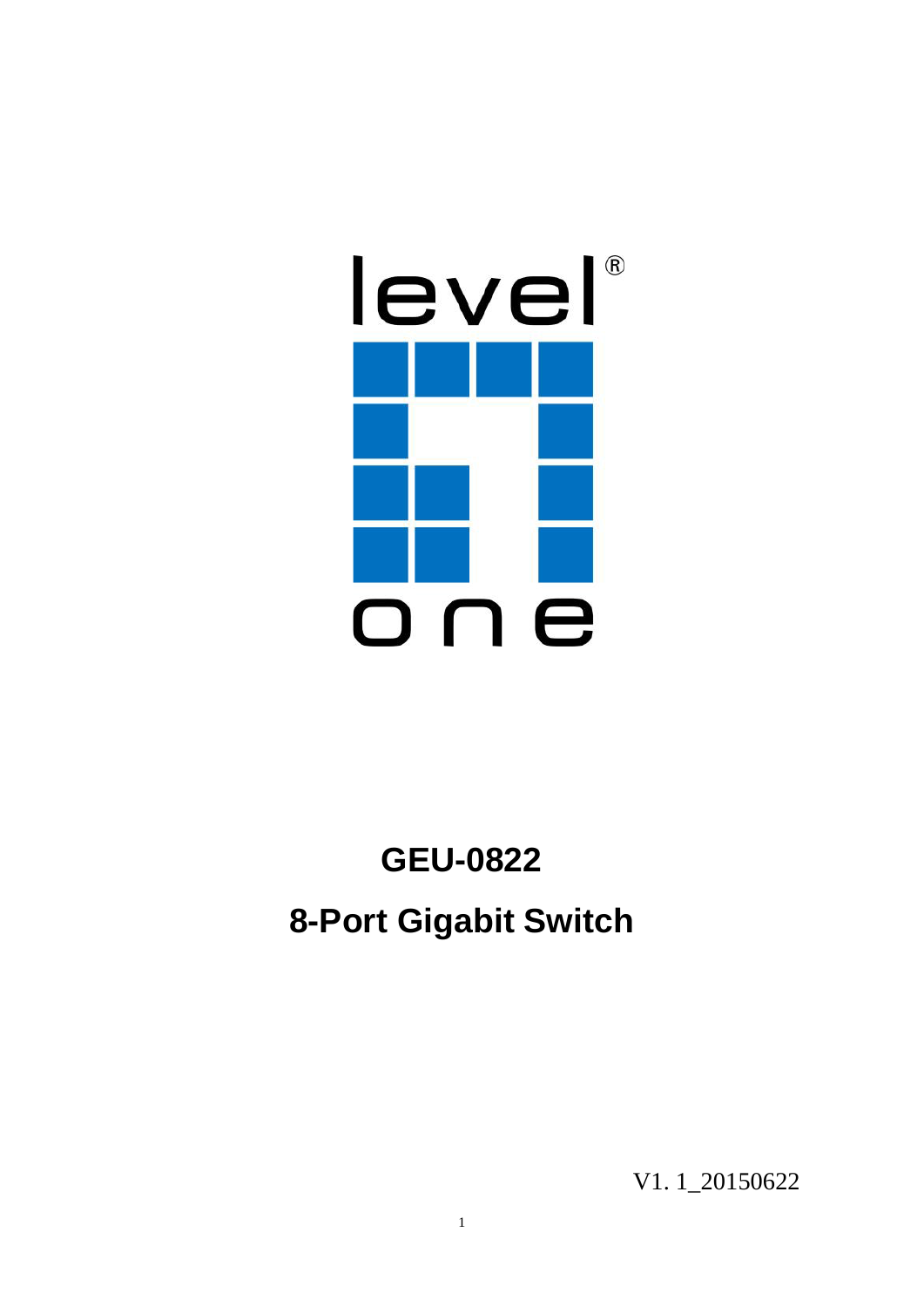| $1_{\cdot}$ |  |
|-------------|--|
| 1.1         |  |
| 1.2         |  |
| 1.3         |  |
|             |  |
| 2.1         |  |
| 2.2         |  |
| 2.3         |  |
|             |  |
| 4.          |  |
| 4.1         |  |
| 4.2         |  |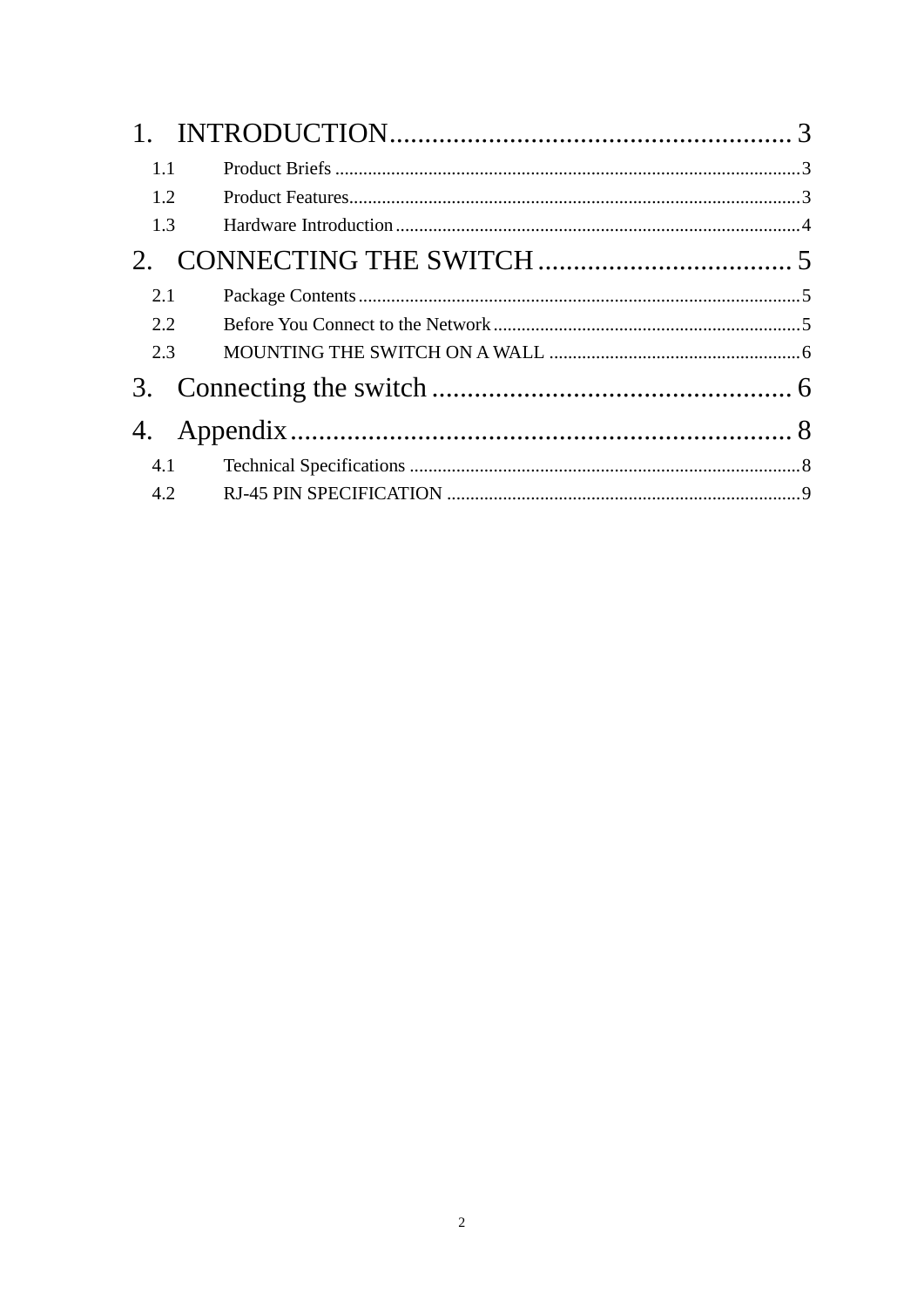### **1. INTRODUCTION**

#### **1.1 Product Briefs**

The switch is a un-management layer 2 10/100/1000Mbps switch; it provide dedicated 10, 100 or 1000 Mbps Ethernet bandwidth on each port. The ports will automatically detect the speed, duplex and MDI/MDIX status of the device it is connecting to, and adjust these settings accordingly. The Switch ports can be used to network computers, printers, servers, routers, other switches or any device equipped with an Ethernet port. For best performance, use Category 5 or better Ethernet cabling.

This stand-alone Switch is very easy to set up, there is no network management required. Just power on the Switch and connect the cables. Keep in mind however that the standard rules of Ethernet regarding cable length apply to this and all Ethernet devices. The length of an Ethernet cable from one device to another cannot exceed 100 meters (or 300 feet).

#### **1.2 Product Features**

The Switches do not require any management. All Switches are designed for easy installation, flexibility and high performance. Connect devices to the Switch as the scale and volume of network traffic increases.

- 8 10/100/1000Mbps Ethernet ports
- Auto-Negotiation for 10/100/1000Mbps and duplex mode
- Auto-MDI/MDIX for each port
- Supports Full/Half-duplex transfer mode for 10 and 100Mbps
- Supports Full-duplex transfer mode for 1000Mbps
- Full wire speed reception and transmission
- Store-and-Forward Switching method
- Supports 8K absolute MAC addresses
- Switch Supports embedded SRAM for data buffering
- IEEE 802.3x flow control for Full-duplex
- Back pressure flow control for Half-duplex

Gigabit Ethernet is an extension of IEEE 802.3 Ethernet utilizing the same packet structure, format, and support for CSMA/CD protocol, full duplex, flow control, and management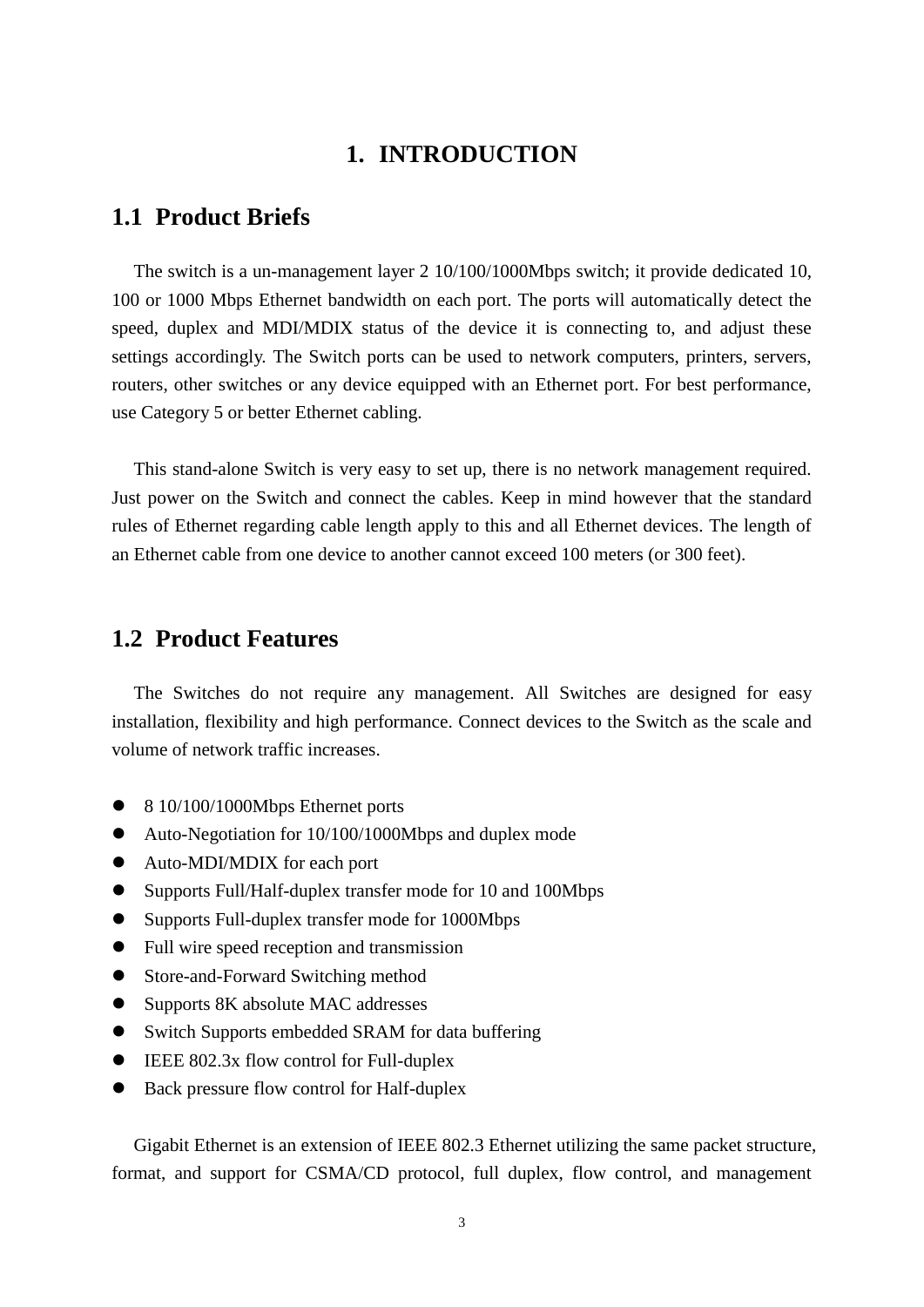objects, but with a tenfold increase in theoretical throughput over 100-Mbps Fast Ethernet and a hundredfold increase over 10-Mbps Ethernet. Since it is compatible with all 10-Mbps and 100-Mbps Ethernet environments, Gigabit Ethernet provides a straightforward upgrade without wasting a company's existing investment in hardware, software and trained personnel.

The increased speed and extra bandwidth offered by Gigabit Ethernet is essential to coping with the network bottlenecks that frequently develop as computers and their bus speeds get faster and more users use applications that generate more traffic. Upgrading key components, such as your backbone and servers to Gigabit Ethernet can greatly improve network response times as well as significantly speed up the traffic between your subnets.

# **1.3 Hardware Introduction**

#### **1.3.1 Product Appearance**

#### 1. Front Panel

The figure below shows the front panel of the Switch.



8-port Gigabit Switch Steel Front Panel

The fisrt LED is Power Indicator and other five LEDs are Status Indicator.Details will be described in the next chapter See the chapter 1.3.2

#### 2.Rear Panel

The figure below shows the rear panel of the Switch, Including All MDI/MDI-X ports



8-port Switch Steel Rear Panel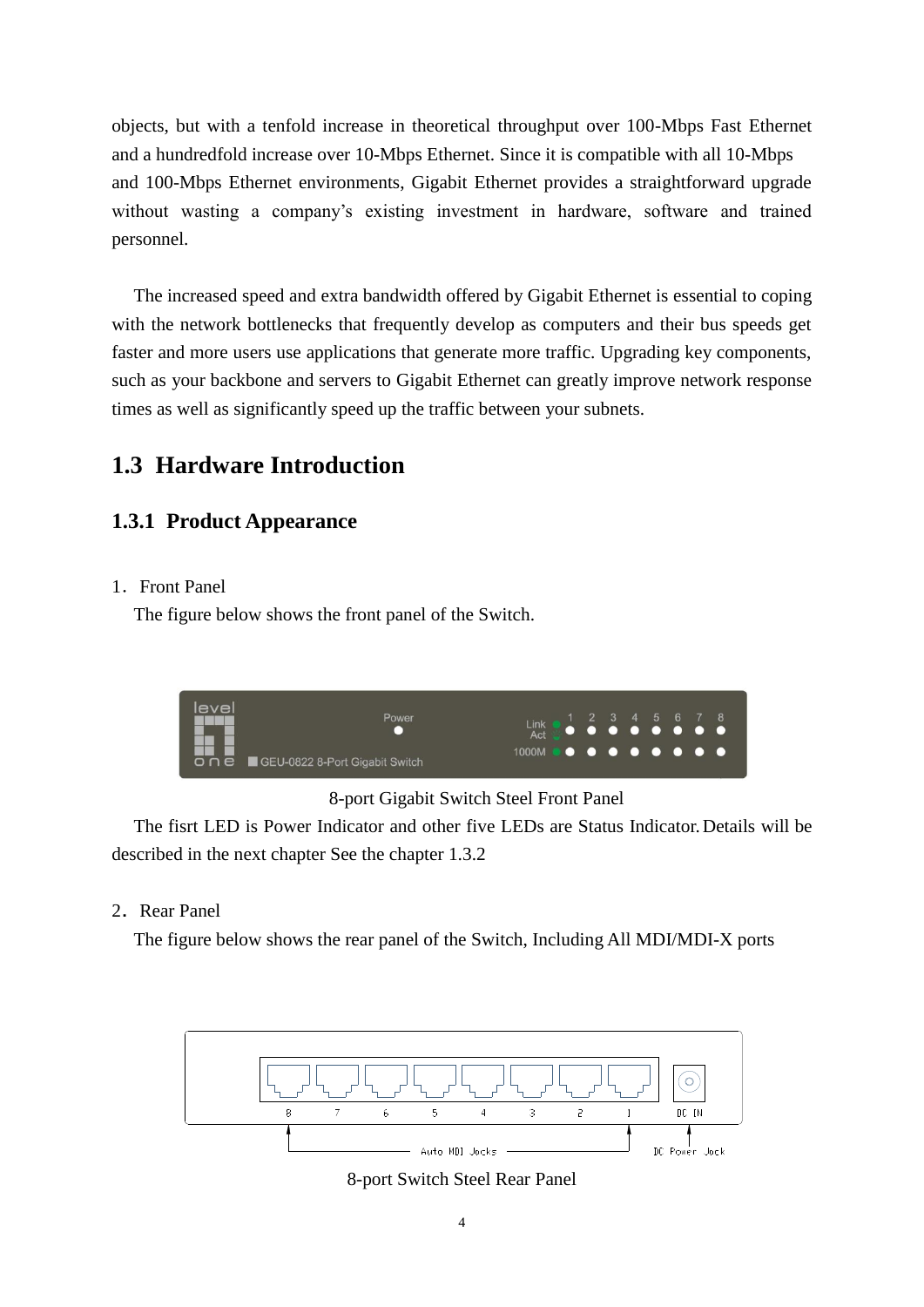#### Auto MDI/MDI-X Ports:

All ports support automatic MDI/MDI-X crossover detection. The AutoMDI/MDI-X function makes it simple to connect to the switch—just plug either a Crossover or Straight-Through CAT5 cable into any port.

#### **1.3.2LED Indicators**

| LED                        | Panel<br>signature | <b>Status</b>  | Description           |
|----------------------------|--------------------|----------------|-----------------------|
| Power                      |                    | Green ON       | Switch is powered ON  |
| Indicator                  | Power              | <b>OFF</b>     | Switch is powered OFF |
|                            | Link/Act           | Green ON       | Link                  |
| <b>Status</b><br>Indicator |                    | Green Blinking | Activity              |
|                            |                    | <b>OFF</b>     | No link path          |

Table 1-3 Gigabit Ethernet Switch LED Indicators

## **2. CONNECTING THE SWITCH**

# **2.1 Package Contents**

Open the shipping carton of the Switch and carefully unpack its contents.

The carton should contain the following items:

- One 8 Port 10/100/1000BASE-T Gigabit Ethernet Switch
- Power Adapter
- CD-ROM with Manual and QIG
- Quick Installation Guide

If any item is found missing or damaged, please contact your local reseller for replacement.

#### **2.2 Before You Connect to the Network**

The site where you install the Switch may greatly affect its performance. Please follow these guidelines for setting up the Switch.

- Install the Switch on a sturdy, level surface that can support at least 3 kg (6.6 lbs) of weight. Do not place heavy objects on the Switch.
- The power outlet should be within 1.82 meters (6 feet) of the Switch.
- Visually inspect the power cord and see that it is fully secured to the AC power port.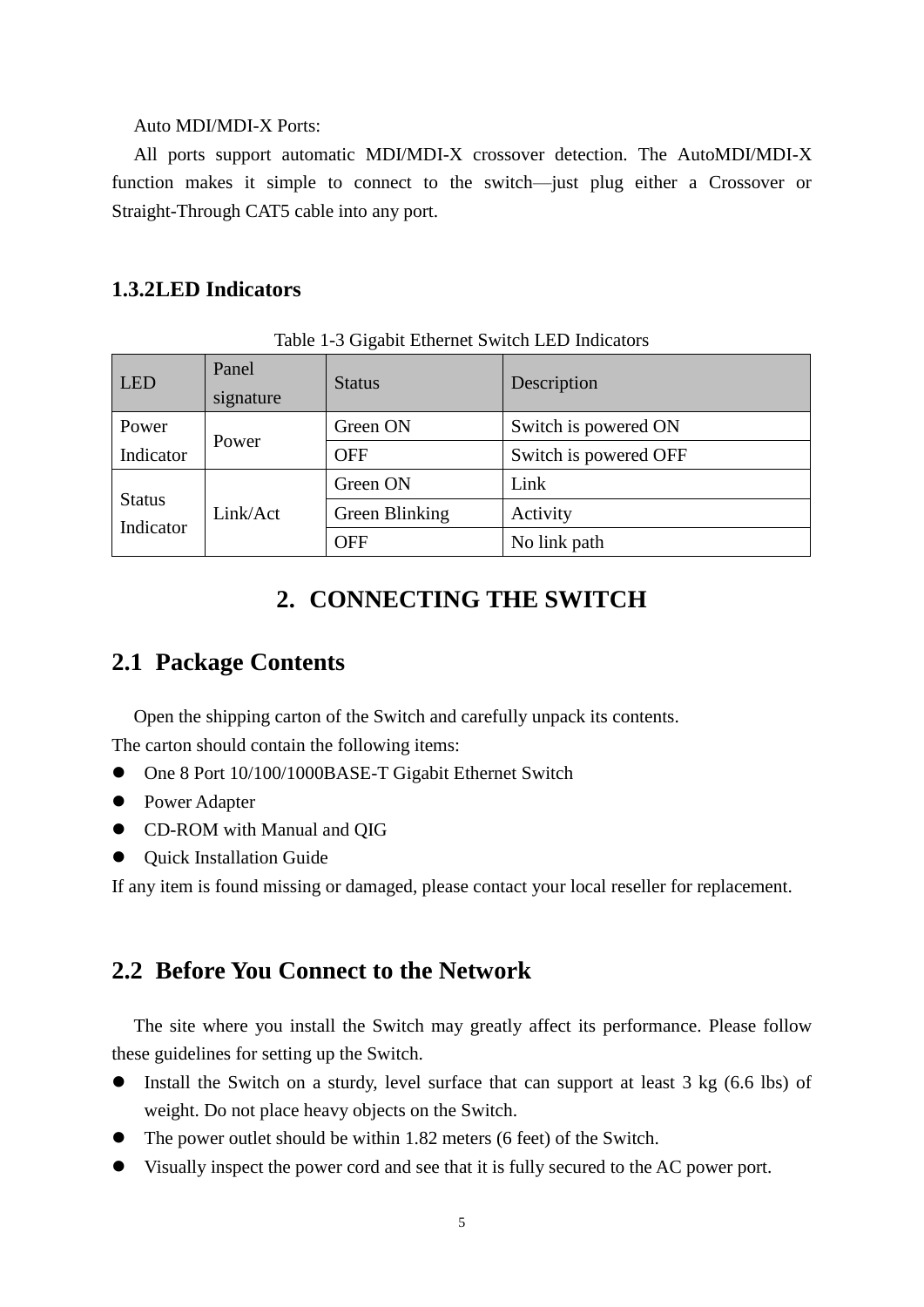- Make sure that there is adequate space for proper heat dissipation from and adequate ventilation around the Switch. Leave at least 10 cm (4 inches) of space at the front and rear of the Switch for ventilation.
- Install the Switch in a fairly cool and dry place for the acceptable temperature and humidity operating ranges.
- Install the Switch in a site free from strong electromagnetic field generators (such as motors), vibration, dust, and direct exposure to sunlight.
- When installing the Switch on a level surface, attach the rubber feet to the bottom of the device. The rubber feet cushion the Switch, protect the casing from scratches and prevent it from scratching other surfaces.

# **2.3 MOUNTING THE SWITCH ON A WALL**

The 8-Port 10/100/1000 Mbps Switch can also be mounted on a wall. Two mounting slots are provided on the bottom of the switch for this purpose. Please make sure that the front panel is exposed in order to view the LEDs. Please refer to the illustration below:

A.) Mounting on a cement wall

1. Mount the Nylon screw anchors into a cement wall.

2. Drive the T3 x 15L screws into the Nylon screw anchors.

3. Hook the mounting holes of the switch back on the screws; you have completed the wall-mount.

B.) Mounting on a wood wall

1. Drive the T3 x 15 L screws into the wood wall.

2. Hook the mounting holes of the switch back on the screws; you have completed the wall-mount.

(1) 3/4 inch minimum for wood wall

(2) 3 inch minimum for cement wall.

# **3. Connecting the switch**

#### Cable Quality

For all connections to the Switch, use these rules to determine the Cable quality.

 For connections to 10BASE-T and 100BASE-TX devices, use Category 5 or 5e UTP/STP cable.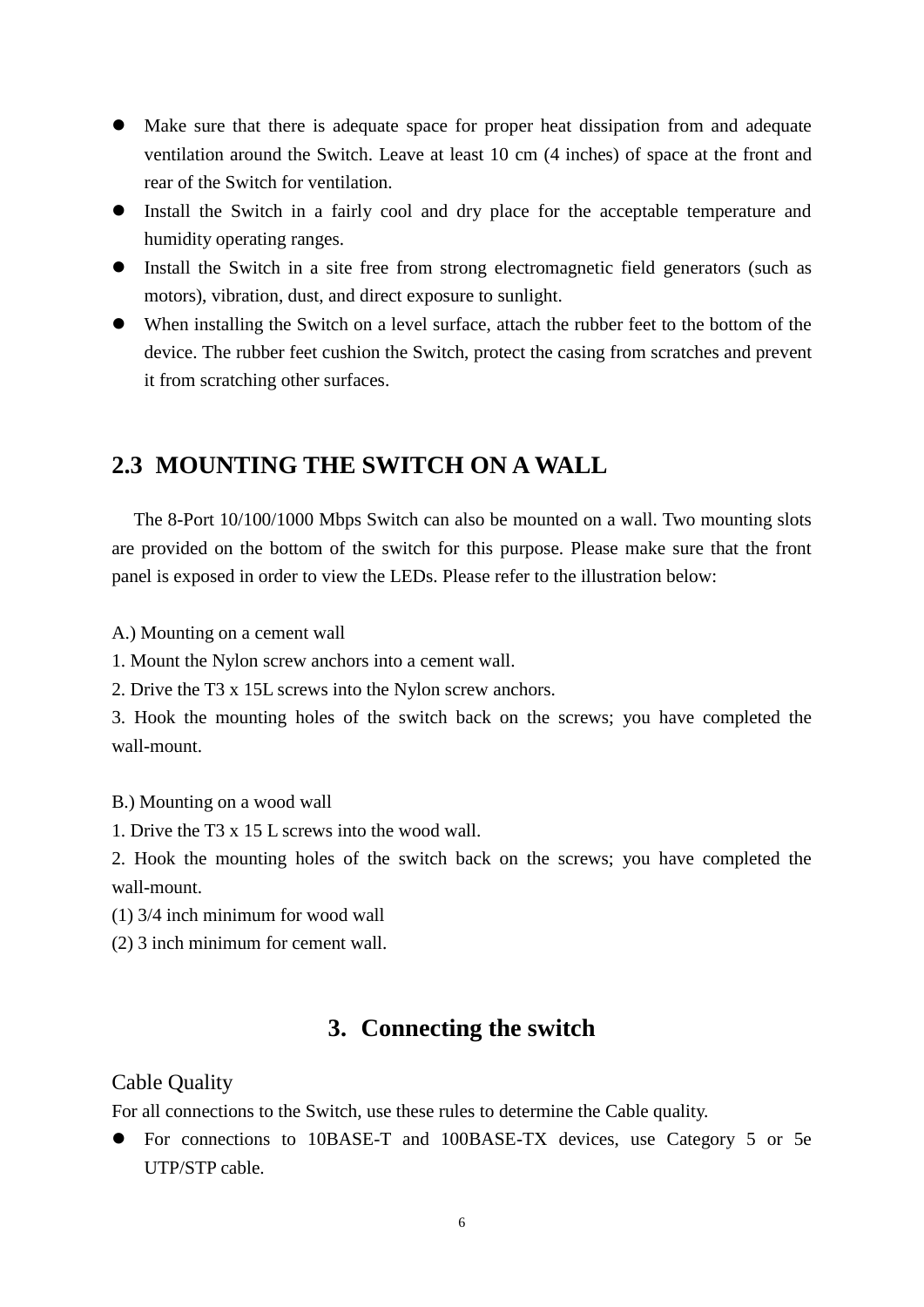For connections to 1000BASE-T and 100BASE-TX devices, use Category 5e or better UTP/STP cable. All 1000BASE-T connections operate in full duplex mode.



NOTE: UTP (Unshielded Twisted Pair) Ethernet cabling is adequate for most small office environments. More expensive STP (Shielded Twisted Pair) can also be used, but is generally only needed where there will be risk of strong Electromagnetic of Radio Frequency Interference.

#### PC to Switch

A computer can be connected to the 8-Port 10/100/1000Mbps Switch via a two-pair Category 3, 4, 5 UTP/STP Straight-Through or Crossover cable. A computer equipped with a RJ-45 10/100/1000Mbps port can be connected to any of the five 8-Port 10/100/1000Mbps Switch ports.

The LED indicators for the PC connection depend on the capability of the computer's Ethernet card. If the LED indicators are not lit after making a proper connection, check the computer's Ethernet card, the cable, and the 8-Port 10/100/1000Mbps Switch's conditions and connections.

• Hub to Switch

A hub can be connected to the 8-Port 10/100/1000Mbps Switch via a two-pair Category 3, 4, or 5 UTP/STP Straight-Through or Crossover cable. For 1000Mbps operation a Category 5 cable must be used. The connection is accomplished from any port of the hub to any port of the 8-Port 10/100/1000 Mbps Switch.

• Switch to other devices

The 8-Port 10/100/1000Mbps Switch can be connected to another switch or other devices (routers, bridges, etc.) via a two-pair Category 3, 4, 5 UTP/STP Straight-Through or Crossover cable. A Category 5 cable must be used for 1000Mbps operation. The connection can be accomplished from any port on the 8-Port 10/100/1000Mbps Switch to any of the 10Mbps ,100Mbps or 1000Mbps ports on another switch or other devices.

• Port Speed & Duplex Mode

After plugging the selected cable to a specific port, the system uses auto-negotiation to determine the transmission mode, auto-detecting the network speed for any new twisted-pair connection.

If the attached device does not support auto-negotiation or has auto-negotiation disabled, an auto-sensing process is initiated to select the speed and half-duplex mode is selected.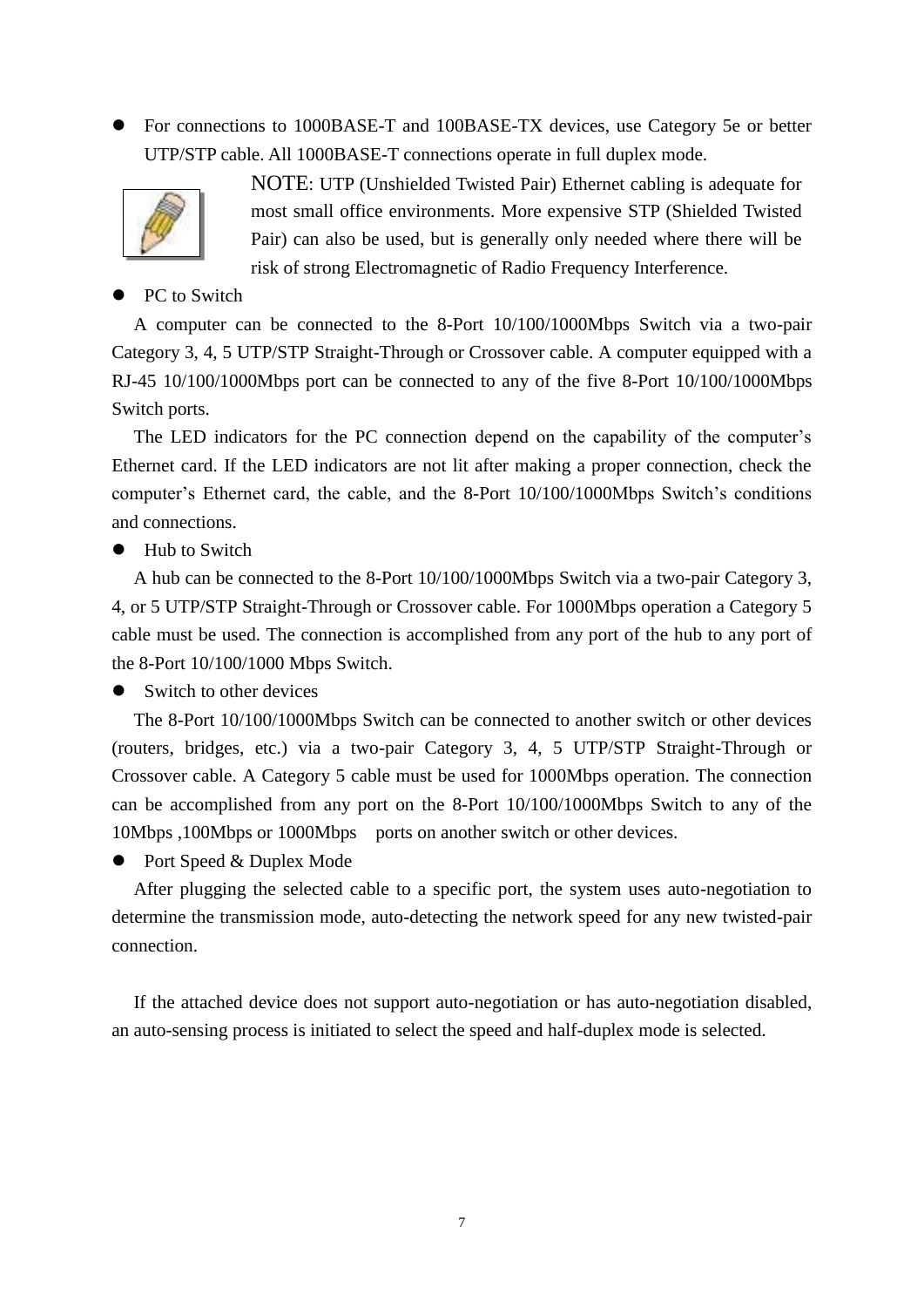# **4. Appendix**

# **4.1 Technical Specifications**

| Specification                |                                                 |  |  |  |
|------------------------------|-------------------------------------------------|--|--|--|
| <b>Standards</b>             | IEEE 802.3 10BaseT                              |  |  |  |
|                              | IEEE 802.3u 100BaseTX                           |  |  |  |
|                              | IEEE 802.3ab 1000BaseT                          |  |  |  |
|                              | IEEE 802.3x Flow Control                        |  |  |  |
| Features                     | RJ-45 Ports: 8                                  |  |  |  |
|                              | <b>MAC Address: 8K</b>                          |  |  |  |
|                              | Buffer Memory: embedded SRAM                    |  |  |  |
|                              | Jumbo Frames: 9K                                |  |  |  |
|                              | Transmission Method: Store and Forward          |  |  |  |
| Filtering/Forwarding         | 1000Mbps port $-1,488,000$ pps                  |  |  |  |
| Rates                        | 100Mbps port - 148,800pps                       |  |  |  |
|                              | 10Mbps port - 14,880pps                         |  |  |  |
| <b>Transmission Media</b>    | 10BaseT Cat. 3, 4, 5 UTP/STP                    |  |  |  |
|                              | 100BaseTX Cat. 5 UTP/STP                        |  |  |  |
|                              | 1000BaseT Cat. 5E UTP/STP                       |  |  |  |
| Led Indicators               | Per Port: Link/Act                              |  |  |  |
|                              | Per Unit: Power                                 |  |  |  |
| <b>Power Requirement</b>     | 100~240V/AC, 50~60Hz                            |  |  |  |
| <b>Power Consumption</b>     | 8ports:5 Watts                                  |  |  |  |
| <b>Dimensions</b>            | $137$ mm $\times$ 75mm $\times$ 25mm(L x W x H) |  |  |  |
| Weight                       | $\epsilon = 0.5$ kg                             |  |  |  |
| <b>Operating Temperature</b> | $0^{\circ}$ to $40^{\circ}$                     |  |  |  |
| <b>Storage Temperature</b>   | -20 $\degree$ C to 70 $\degree$ C               |  |  |  |
| Humidity                     | Operating:10 to 90% RH (non-condensing)         |  |  |  |
|                              | Storage: 5 to 95% RH (non-condensing)           |  |  |  |

Table 4-1 Gigabit Ethernet Switch General Features